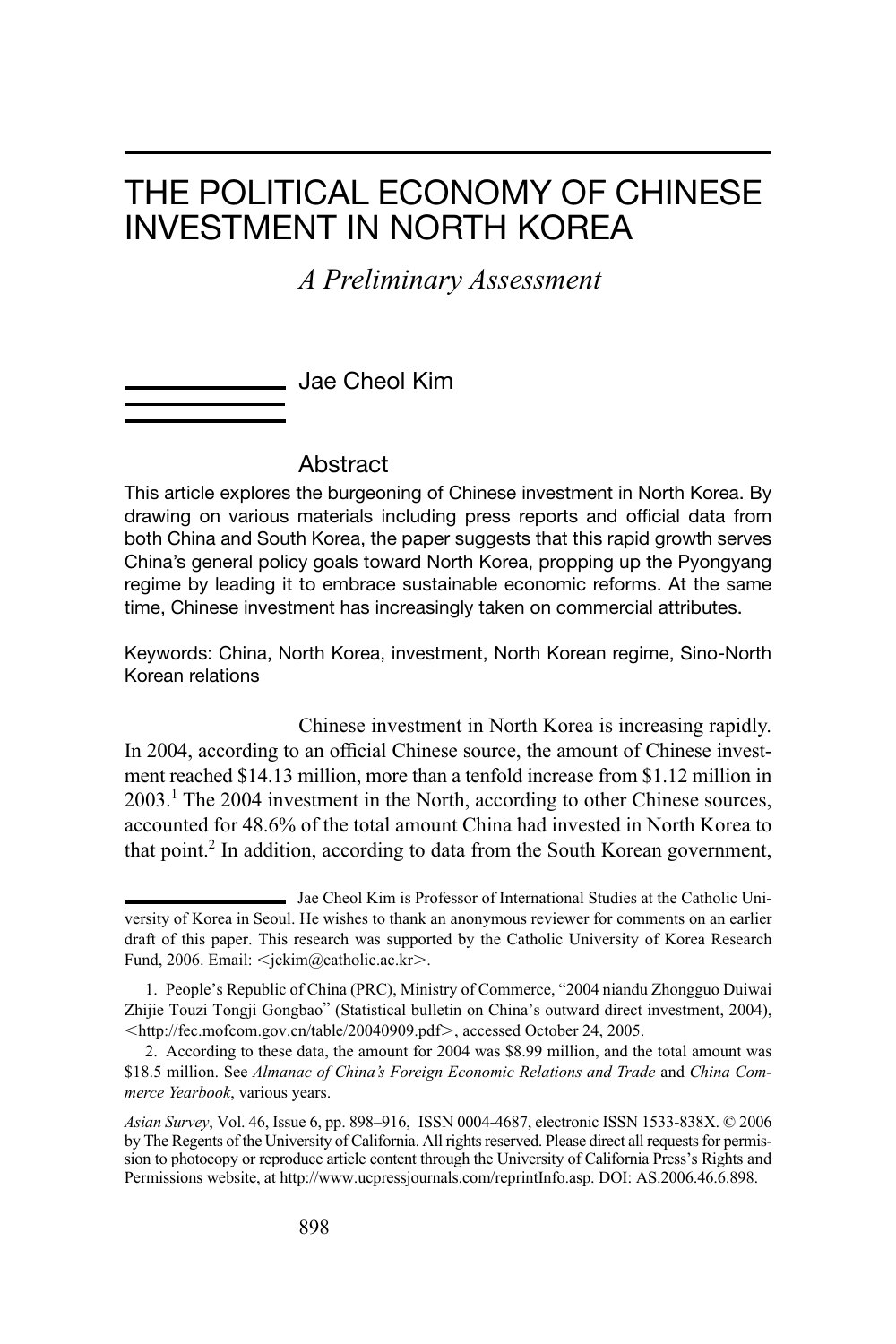this investment accounted for about 85% of total foreign investment in North Korea that year.<sup>3</sup> The figure for Chinese investment in North Korea was expected to soar to \$85 million to \$90 million in 2005.4

Chinese investment in North Korea is not only growing but also experiencing a transformation. The sectors in which Chinese companies invest are expanding from restaurants and entertainment to resource development and infrastructure projects. For example, over the past couple of years China has actively participated in developing mines and building roads and railways. The pool of investors has changed from individual merchants mainly composed of Korean-Chinese to entrepreneurs from all over China.<sup>5</sup> Chinese companies and entrepreneurs have become major players in numerous trade and investment fairs held in North Korea or in China, generally accounting for 80% to 90% of the total number of participants.<sup>6</sup>

This paper explores the burgeoning of Chinese investment in North Korea. The rapid increase in this investment, of course, is not merely the result of China's decision. North Korea too has attempted to attract Chinese investment by introducing economic changes. Given this, the increase in Chinese investment suggests that the North is experiencing economic transformation. This article will examine the investment from the Chinese perspective.

This study provides an opportunity to understand China's policy toward North Korea. Bilateral ties deteriorated considerably when China established diplomatic relations with South Korea in 1992. Although the relationship with Pyongyang began to recover from the late 1990s with the resumption of exchanges of high-level visits, the ties remained constrained until very recently. After North Korea admitted to the U.S. in October 2002 that it had restarted its nuclear program, triggering a crisis on the Korean Peninsula, some Chinese observers began to argue that North Korea was a strategic liability.<sup>7</sup> In view of this, the growth of Chinese investment in North Korea needs to be explained. Why does China invest in North Korea? What does this reveal about China's North Korea policy? Does increasing Chinese investment suggest that Beijing is reaching out to North Korea economically? If so, is this process helping China to regain influence over North Korea?

<sup>3.</sup> According to this data, Chinese Investment in North Korea for 2004 was about \$50 million. See ROK, Ministry of Unification, *Weekly Report on North Korea*, no. 761 (05.10.7–10.13), p. 20.

<sup>4.</sup> Andrei Lankov, "China Raises Its Stakes in North Korea," *Asia Times Online*, December 17, 2005.

<sup>5. &</sup>lt;http://www.huaxia.com/20040615/00211689.html>, accessed August 17, 2005.

<sup>6.</sup> For instance, out of 76 foreign companies that participated in the 8th Pyongyang International Trade Expo, May 2005, 67 were Chinese. <http://www.xttzw.com/dprk/shownews.asp? newsid=16246>, accessed September 27, 2005.

<sup>7.</sup> See Shi Yinhong, "Chaoxian He Weiji yu Zhongguode Zhigao Zhanlue Liyi" (North Korea nuclear crisis and China's supreme strategic interests), *Zhongguo Pinglun* (China Commentary), no. 62 (February 1, 2003), pp. 14–18.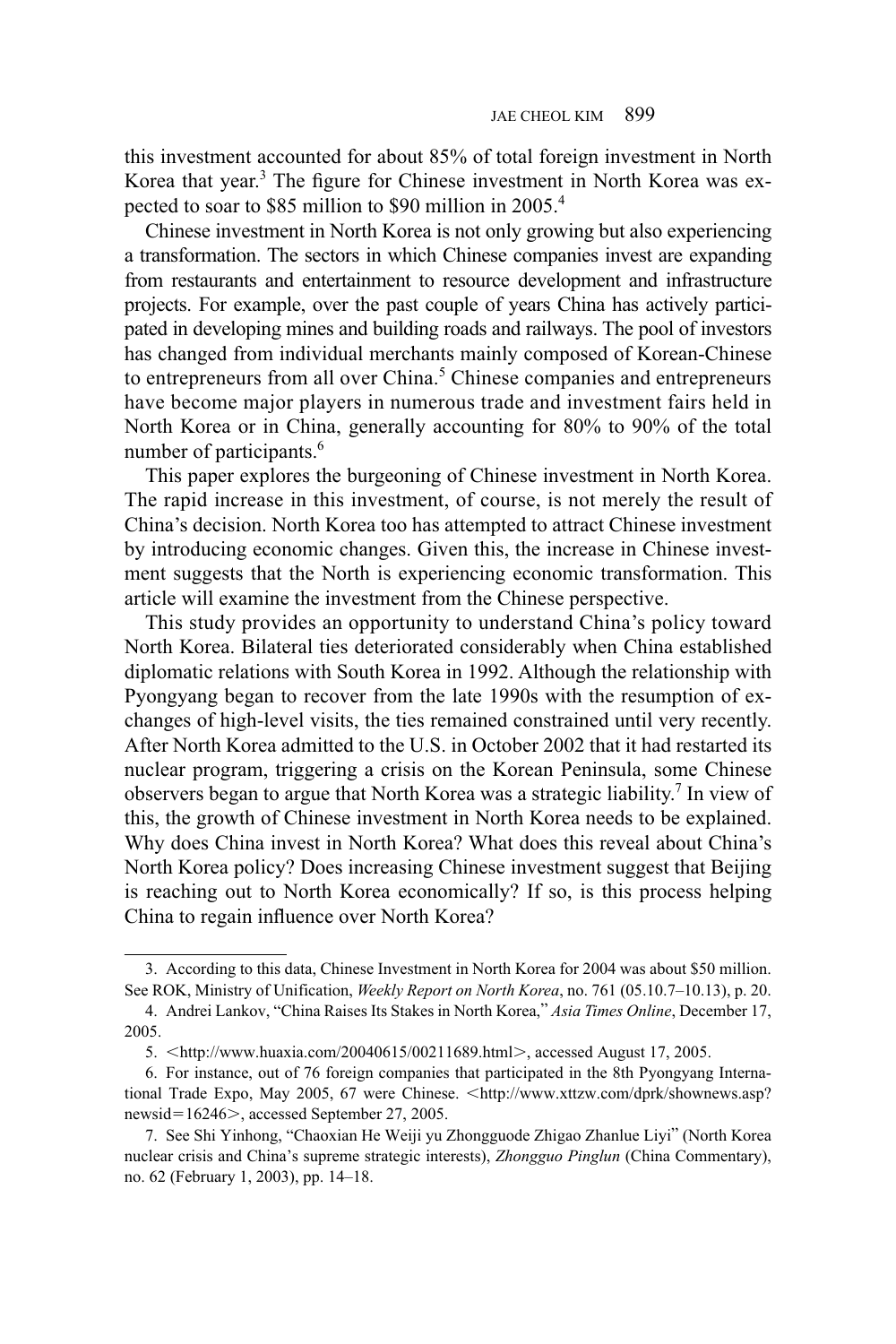Tracking Chinese investment in North Korea is not easy because foreign direct investment (FDI), like everything else surrounding North Korea, is shrouded in secrecy. The country keeps a low profile, seldom revealing data on the FDI it attracts.<sup>8</sup> Although China publishes data about its outward investments, it is not clear whether Beijing's official data provide the whole picture of its investment in the North. China has kept the economic assistance it gives to North Korea secret. In addition, the North does not hesitate to cancel joint economic projects when they draw too much publicity. Therefore, we should expect that Chinese data would understate the amount invested in North Korea. In order to sketch the whole picture, in whatever preliminary way, it is necessary for us to aggregate various materials including press reports and official data from both China and South Korea.

This paper suggests that China's burgeoning investment in North Korea serves Beijing's general policy goals. Despite growing discontent over North Korean actions, China has attempted to avoid collapse of the ruling regime, which would have devastating consequences for Beijing as well.<sup>9</sup> In addition, believing that the viability of North Korea in the long run depends on stable economic development, the Chinese government has pushed Pyongyang to follow the path of economic reform. China's investment is an effort to coax North Korea to embrace sustainable economic reforms by providing seed money and technology. At the same time, however, this investment has increasingly taken on commercial attributes as China pursues its own economic interests.

This article begins by examining several important characteristics of Chinese investment in North Korea. It then explores China's motives for investing in some detail. It reviews this investment from a broader perspective by drawing on existing research on Chinese outward investment. Lastly, the paper examines the impact of Chinese investment on Sino-North Korean relations. It concludes with a discussion of the prospects for future Chinese investment.

# Characteristics of Chinese Investment in North Korea

## *Sector Distribution*

As noted, the sectors in which China invested have heretofore focused on service. Restaurants and entertainment operations that drew investment by Chinese

<sup>8.</sup> In a rare exception, a North Korean official revealed in an explanatory meeting for potential Chinese investors in February 2005 that 120 Chinese companies had already invested in North Korea. Lim Keum Sook, "On Chinese Companies' Investment in North Korea," *Tongil Jeongchaek Yeongu* (Journal of Unification Policy Studies) 14:1 (2005), p. 247.

<sup>9.</sup> See David Shambaugh, "China and the Korean Peninsula: Playing for the Long Term," *Washington Quarterly* 26:2 (Spring 2003), pp. 43–56; Andrew Scobell*, China and North Korea: From Comrades-in-Arms to Allies at Arm's Length (Carlisle, Penn.: Strategic Studies Institute, U.S.* Army War College, 2004); and "China and North Korea: Comrades Forever?" *Asia Report*, no. 112 (February 2006), International Crisis Group.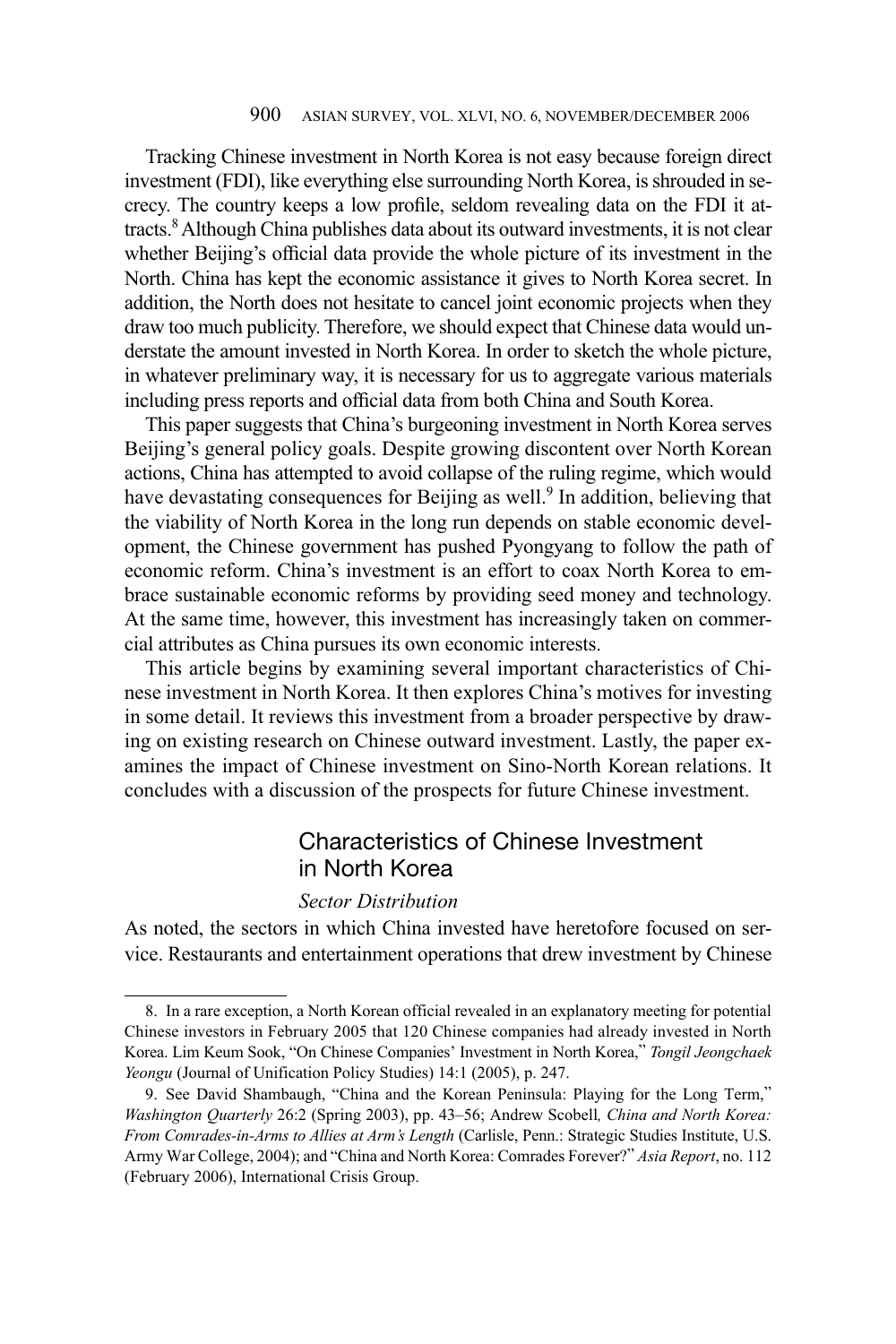merchants and private companies have enjoyed a substantial slice of the North Korean market.10 Sales and distribution have also become popular sectors for Chinese investment. The changes occurring in North Korea have strengthened Chinese interest in this sector. While its consumption levels have increased, North Korea has not been able to provide enough products on its own. In an attempt to exploit this increasing demand, Chinese companies have opened new markets and department stores in North Korea. In June 2004, for instance, the Shenyang Municipal Association for Trade Promotion opened Daesong Market in Pyongyang, the first wholly foreign-owned company in a non-science sector.<sup>11</sup> By early 2005, three big department stores were being run either by the Chinese alone or jointly.<sup>12</sup> The best publicized case was the First Department Store in Pyongyang, which is a prominent landmark. In a much publicized deal in 2004, a Chinese company signed a contract with a North Korean authority to run the store for 10 years.<sup>13</sup>

The sectors in which China invests have begun to expand further to include manufacturing and processing. Nanjing Panda Electronics Group established a joint venture with a North Korean company to produce computers. A subsidiary of Shenyang Five Metals (Wujin) Group established a joint venture that produces engine oil for automobiles.<sup>14</sup> More recently, China has shown an interest in joint resources development projects. The best known case is the project to develop the Musan iron mines. It is not easy to draw an exact picture of Chinese investment in the mines because many press reports suggest different stories. According to a Korean report, a Chinese company from Jilin Province planned to invest about \$500 million in the mines.15 *Ta Kung Pao*, a Hong Kong newspaper, reported that three companies from Jilin—Tonghua Iron  $\&$ Steel Group (Tonggang), Yanbian Tianchi Company, and Sinosteel Corporation (Zhonggang)—contracted rights to exploit the Musan iron mines for 50 years. According to the report, the Chinese companies were going to invest 7 billion yuan (about \$865 million) and planned to produce 10 million tons of iron ore each year.<sup>16</sup>

<sup>10. &</sup>lt;http://news.xinhuanet.com/fortune/2004-08/14/content\_1788302.htm>, accessed September 23, 2005.

<sup>11. &</sup>lt; http://www.huaxia.com/20040615/00211689.html>, accessed August 17, 2005.

<sup>12.</sup> *Yazhou Zhoukan* (Asia Week), May 29, 2005, p. 14.

<sup>13. &</sup>lt;http:/business.sohu.com/20040824/n221707505.shtml>, accessed August 17, 2005; and <http://www.jl.cinfo.net/content/cn/finance\_tpxw/b\_111408.htm?te...>, accessed September 22, 2005.

<sup>14. &</sup>lt;http://news.xinhuanet.com/fortune/2004-08/14/content\_1788302.htm>, accessed September 22, 2005.

<sup>15. &</sup>quot;Trade Traffic Tells of N. Korea's Dependency on China," *Chosun Ilbo* (Chosun Daily), July 13, 2005.

<sup>16.</sup> *Ta Kung Pao*, November 2, 2005, cited in *Joongang Daily*, November 3, 2005, p. 3.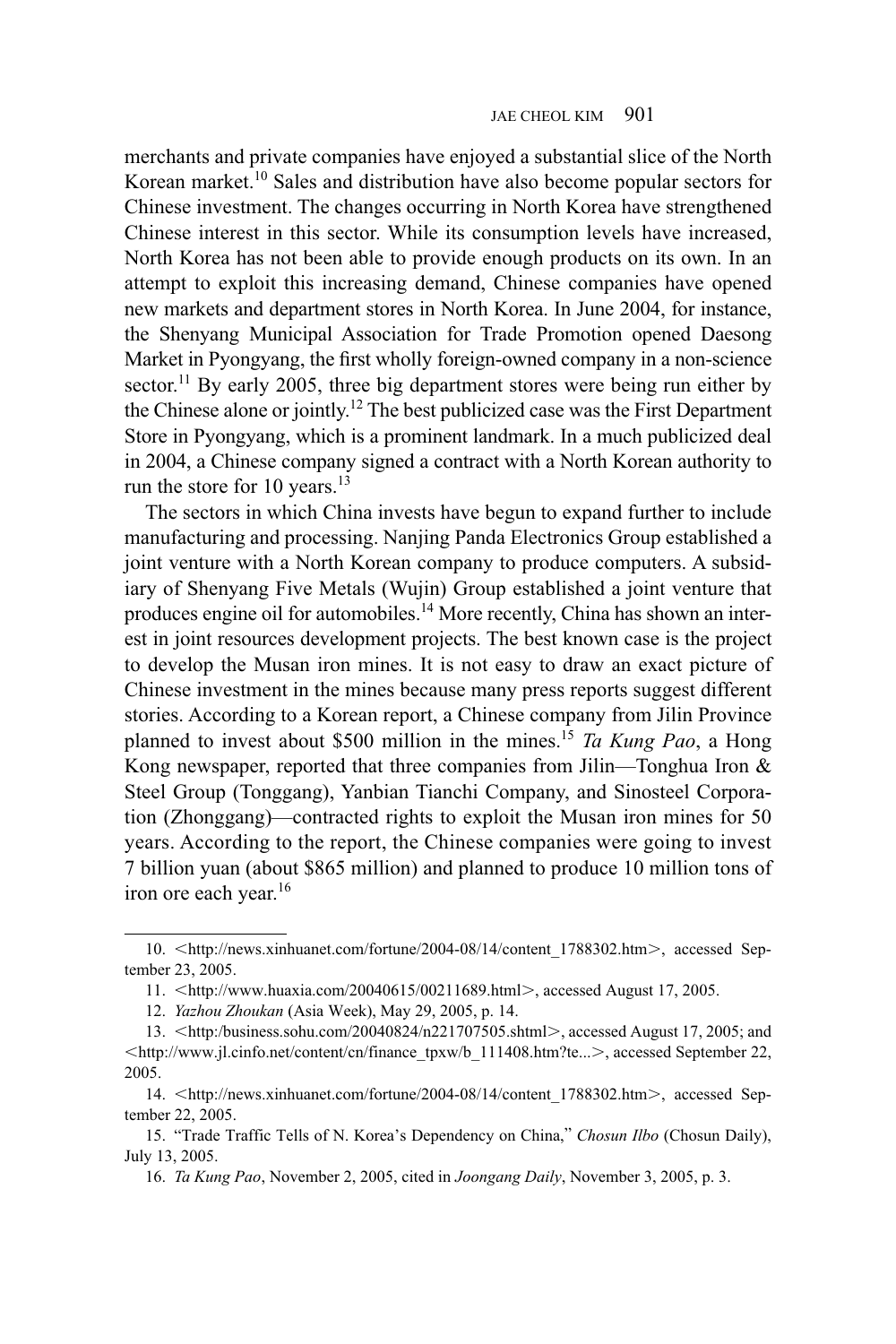#### 902 ASIAN SURVEY, VOL. XLVI, NO. 6, NOVEMBER/DECEMBER 2006

In addition to tapping natural resources, China has begun to invest in developing infrastructure that could facilitate two-way trade and further investment. Because of enduring economic difficulties, infrastructure in North Korea is dilapidated. As a result, China usually faces a problem when it tries to import the natural resources it produces in North Korea, that is, the lack of facilities through which it can carry them back. To solve this problem, China has begun to invest in improving transport links. In the case of the Musan mines, 2 billion yuan (about \$240 million) out of the 7 billion China committed to invest was allocated to building roads and railways from Musan to Tonghua in China.<sup>17</sup> The municipal government of Dandong, a city which accounts for 70% of the two-way trade, helped set up a joint venture in 2005 invested in by two Chinese companies (Dangdong China Railways International Express and China Railways Dandong Station) and the North Korea Railways Ministry.<sup>18</sup> In order to facilitate transportation between China and North Korea, the joint venture will buy 50 to 100 freight cars by drawing in investment from other companies, including some in Hong Kong.

# *Division of Labor between Center and Regions*

With regard to investment in North Korea, there exists a division of labor between the center and the regions of China. The central government sets the general direction and pace of investment. Over the past few years, the State Council has taken the initiative to encourage investment in resource development and infrastructure projects by sending its opinions and directions to the regions. In 2005, for instance, the General Office of the State Council issued an "opinion" that asked northeast provinces to expand their overseas investment, especially in transportation and joint development of energy and natural resources. Officials also raised the necessity of promoting investment in building roads and ports connecting China with North Korea.<sup>19</sup> The Chinese center has adopted several measures to encourage investment in the North, discussed below.

It is the regions that implement the investment policies set by the center. Largely because of geographical proximity and historical links, Chinese investment in North Korea has been initiated by governments or companies from the three provinces of China's Northeast. Out of economic self-interest, Jilin Province has been very active in pursuing economic cooperation with North Korea, notably in exploiting natural resources there. According to Wang Min, the provincial governor, Jilin invested in the Musan mines in order to lay the groundwork for developing Tonghua Iron  $&$  Steel Group.<sup>20</sup>

<sup>17.</sup> Ibid., p. 3.

<sup>18.</sup> *Yazhou Zhoukan*, October 30, 2005, pp. 8–9.

<sup>19. &</sup>lt;http:www.jsgs.gov.cn/Page/StatuteDetail.aspx?StatuteID=5645>, accessed September 15, 2005.

<sup>20.</sup> *Ta Kung Pao*, p. 3.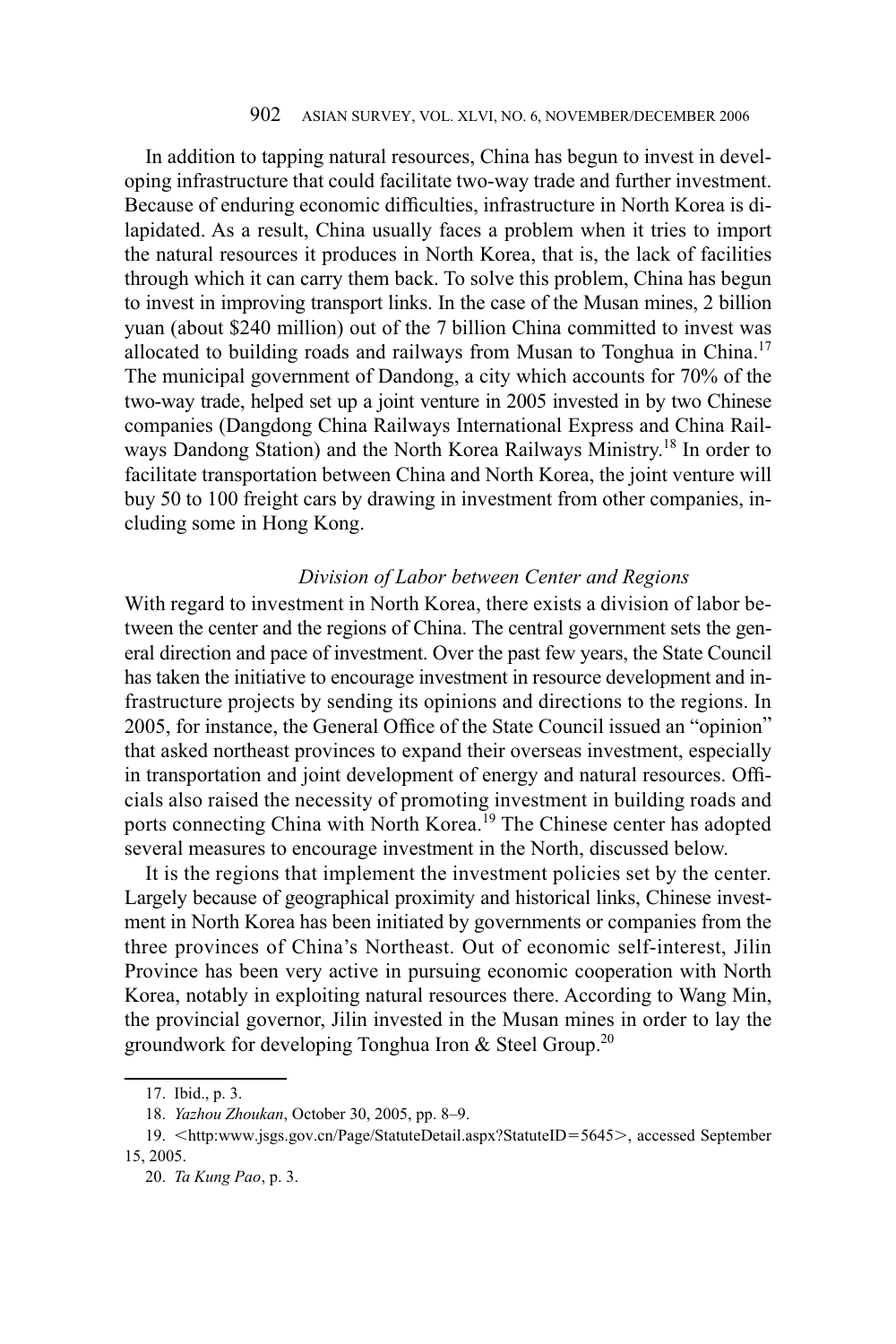Another important reason for such investment is to gain access to the sea. Inland Jilin has to send freight long distances to the port of Dalian in Liaoning Province facing the Korean Peninsula. Sizable investment levels might help Jilin secure access to seaports in North Korea.<sup>21</sup> In 2004, Wang Yunkun, the party secretary of Jilin, revealed his intention to strengthen economic cooperation with North Korea with this purpose in mind.22 The goal was realized in 2005 when two companies from the border city of Hunchun—Hunchun Donglin Trading Company and Hunchun Border Economic Cooperation Region Bond Company—reached an agreement with the municipal government of Rason in North Korea to establish a joint firm, the Rason International Logistics Joint Company.<sup>23</sup> Rason International secured the exclusive rights to run the No. 3 and No. 4 piers of Rajin port for 50 years. In order to secure the rights, China committed to investing 30 million euros (\$36 million) to build an industrial park, tourism facilities, and a road from the trade district of Rason city to Rajin Port. North Korea in turn committed to providing China with 5 to 10 square kilometers of land to build the industrial park. $^{24}$ 

Liaoning, another border province, has increasingly participated in economic cooperation with North Korea. In 2004 an air route between Shenyang, the provincial capital, and Pyongyang was opened, contributing to the acceleration of two-way economic cooperation. Over time Dandong, a gateway city in Liaoning that connects China to North Korea, has emerged as a beachhead for Chinese investment. Not only have many Chinese companies opened offices in Dangdong but also North Korean trading companies run by the government and the party have established theirs in Dandong.

Although provinces located close to North Korea have been in the forefront of Chinese investment there, provinces and companies from southeastern coastal regions of Fujian and Guangdong—which have spearheaded Chinese outward investment—rarely participated in economic cooperation with North Korea. Over time, however, more provinces have begun to show interest in this effort. Many companies from coastal regions have established representatives in Dandong, suggesting that economic powerhouses such as Zhejiang and Jiangsu Provinces could join in as well.<sup>25</sup> At the 8th Pyongyang International Trade Expo in May 2005, Chinese companies from more than 10 provinces participated, including Zhejiang, Jiangsu, and even the Xinjiang region in the far west of the country.<sup>26</sup> The change was inevitable because the economy of

<sup>21.</sup> The province has attempted to "buy" port access for a long time. See Scott Snyder, "North Korea's Decline and China's Strategic Dilemmas," United States Institute of Peace, October 1997, <http://www.usip.org/pubs/specialreports/early/snyder/China-NK-pt3...>.

<sup>22.</sup> *Chosun Ilbo*, April 23, 2004.

<sup>23.</sup> *Jilin Ribao* (Jilin Daily), October 12, 2005.

<sup>24.</sup> *Heilongjiang Ribao* (Heilongjiang Daily), September 16, 2005.

<sup>25. &</sup>lt;http://www.huaxia.com/20040615/00211689.html>, accessed August 17, 2005.

<sup>26. &</sup>lt;http://www.chyl.com.cn/template/aa/z-news/chyl-28.dwt>, accessed August 18, 2005.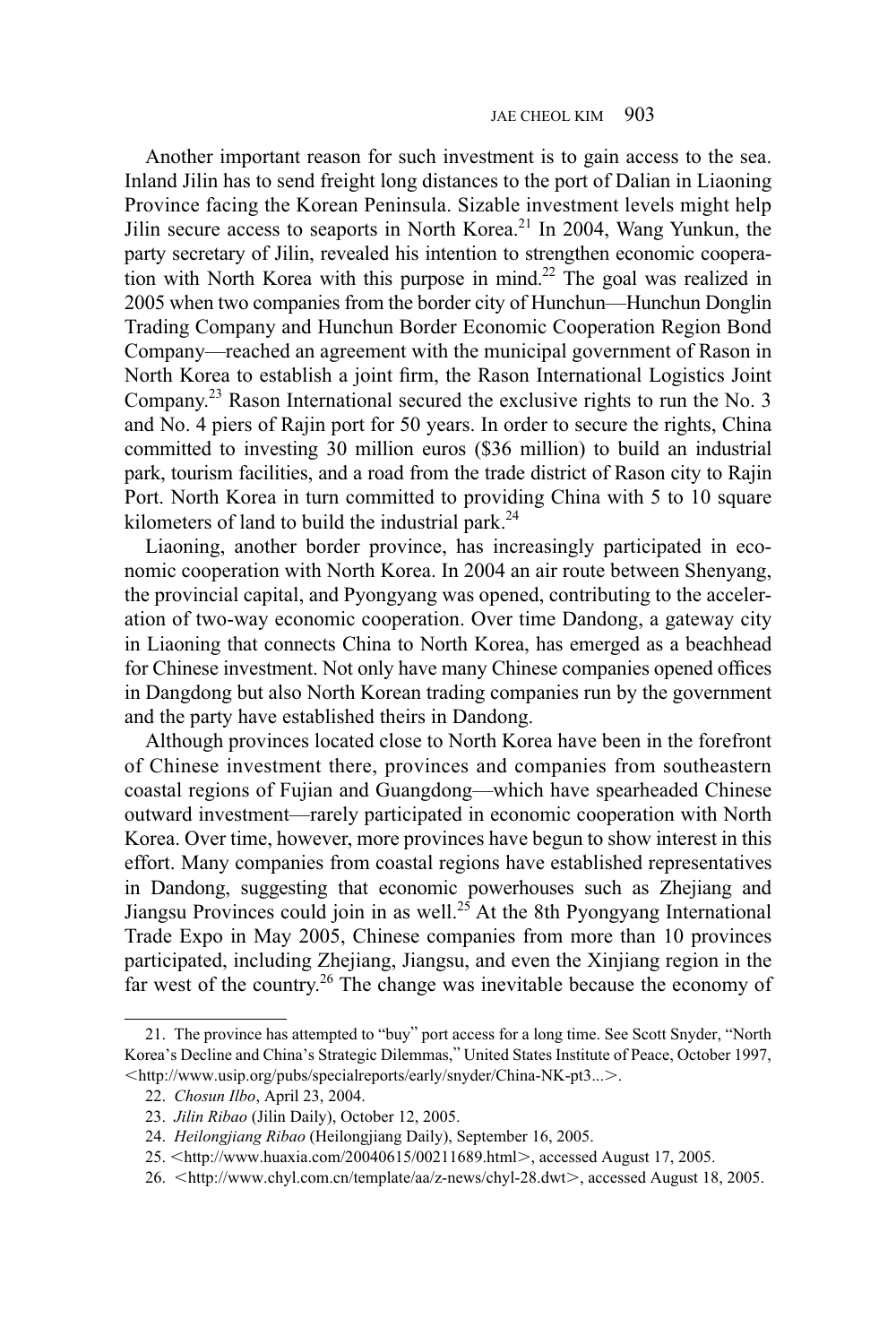China's northeastern provinces lagged behind that of the coastal provinces. Provinces such as Jilin and Liaoning could not produce enough of the light industrial products Pyongyang needed, so they turned elsewhere including China's coastal provinces, which found a tempting market in North Korea.

#### *Led by Small- to Medium-Sized Enterprises*

Although big state-owned companies account for the majority of Chinese outward investments,<sup>27</sup> they rarely invest in North Korea, leaving this to small- to medium-sized companies.28 In the past, most Chinese investors were Korean-Chinese merchants from two areas in China: Liaoning Province and the Yanbian Korean Autonomous Prefecture. Similarities in language and culture made it relatively easy for these merchants to enter the North Korean market. Recently, however, entrepreneurs seeking business opportunities have begun to supplant the small merchants. For instance, a host of merchants from Wenzhou in the eastern province of Zhejiang have begun to make investments. Most are doing business in the Northeast region and are trying to take advantage of their personal links with their home city, which has emerged as a center for light industry products. Despite their participation, as Chinese press reports suggest, the average size of Chinese investment in North Korea is small and the level of technology is low.<sup>29</sup>

There are several reasons for the constraint. First, the Chinese government encourages small- and medium-sized enterprises, not big companies, to make the initial move. These pilot investments by relatively small firms are a way for China to test the market amid the obscurity of North Korea's economic future and the instability of its current economy. Second, merchants and companies that run small companies have been more eager about investing than entrepreneurs who run big companies because the former are more positive about the future of the market and more open to risk-taking than the latter. This difference was vividly revealed at the 8th Pyongyang International Trade Expo. At the fair, big companies on the one hand and small- to medium-sized companies on the other hand varied in their evaluation of the future of the North Korean market. Small- and medium-sized companies expressed high expectations. For instance, a businessman who ran a small company in Zhejiang saw many opportunities for making money as the standard of living in North Korea improved. In contrast, big companies did not show an interest in investing in North Korea. Even

<sup>27.</sup> According to data published by the Chinese Department of Commerce, 30 top companies accounted for 80.4% of the total amount of outward investment in 2004. See "Statistical Bulletin on China's Outward Direct Investment, 2004."

<sup>28. &</sup>lt;http:/business.sohu.com/20040824/n221707505.shtml>, accessed August 17, 2005.

<sup>29. &</sup>lt;http://news.xinhuanet.com/fortune/2004-08/14/content\_1788302.htm>, accessed September 23, 2005.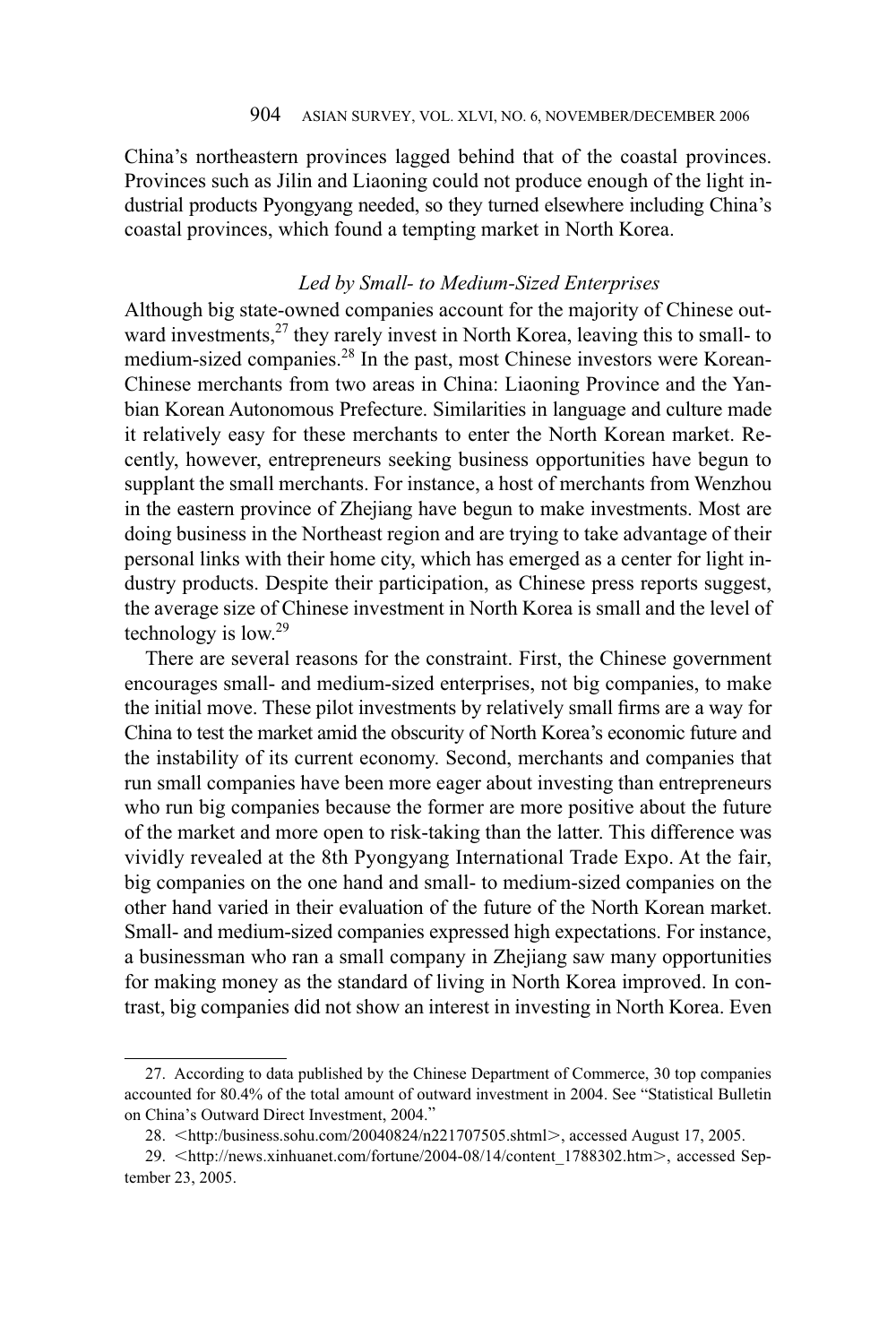TCL, which makes the home appliances that North Korea needs, hesitated to evaluate positively the future of the market. $30$ 

# Chinese Motivations for Investing in North Korea

Over the past few years, China has become one of the fastest-growing sources of FDI globally. Its growing foreign exchange reserves, which have been drastically boosted by exports, foreign investment, and even speculative capital, have laid the basis for the rapid growth of outward investment.<sup>31</sup> By the end of 2004, according to a deputy commerce minister, China had invested \$37 billion abroad in nearly 8,300 ventures in more than  $160$  countries.<sup>32</sup>

Existing scholarly literature suggests that the Beijing government has played an important role with regard to outward investment. It has laid the foundation for rapid development of Chinese investment through a "go abroad" (*zouchuqu*) strategy from 2003 that encourages firms to invest overseas. In making decisions about outward investment, Beijing often pays attention to political and strategic as well as commercial considerations.<sup>33</sup> It is true that the importance of economic factors has increased over time. Chinese companies aim to secure new markets, natural resources, and advanced technology. Despite the increasing importance of economic considerations, however, politics still plays an important role in Chinese outward investment. The government attempts to "buy" allegiance by investing heavily in strategically and politically important countries.34

The motives that lie behind China's overseas investment in general can also be discerned for its investment in North Korea, which can be seen as an element of broader political activities by the Beijing government. China's efforts are designed not only to bolster the stability and prosperity of North Korea by nudging Pyongyang to embrace reform and opening but also to increase Beijing's influence over its neighbor. Still, the investment efforts no longer constitute unconditional assistance. On the contrary, China is seeking to boost its market share and to obtain natural resources in North Korea.

<sup>30. &</sup>lt;http://www.xttzw.com/dprk/shownews.asp?newsid=16246>, accessed September 27, 2005.

<sup>31.</sup> Kevin G. Cai, "Outward Foreign Direct Investment: A Novel Dimension of China's Integration into the Regional and Global Economy," *China Quarterly* (December 1999), p. 863. China's foreign exchange reserves have tripled since 2002.

<sup>32.</sup> Cary Huang, "Accent Put on Firms' Investment outside Mainland," *South China Morning Post*, March 8, 2005.

<sup>33.</sup> Cai, "Outward Foreign Direct Investment," p. 859.

<sup>34.</sup> See, for instance, Mark Y. Wang, "The Motivations Behind China's Government-initiated Industrial Investment Overseas," *Pacific Affairs* 75:2 (Summer 2002), pp. 187–206.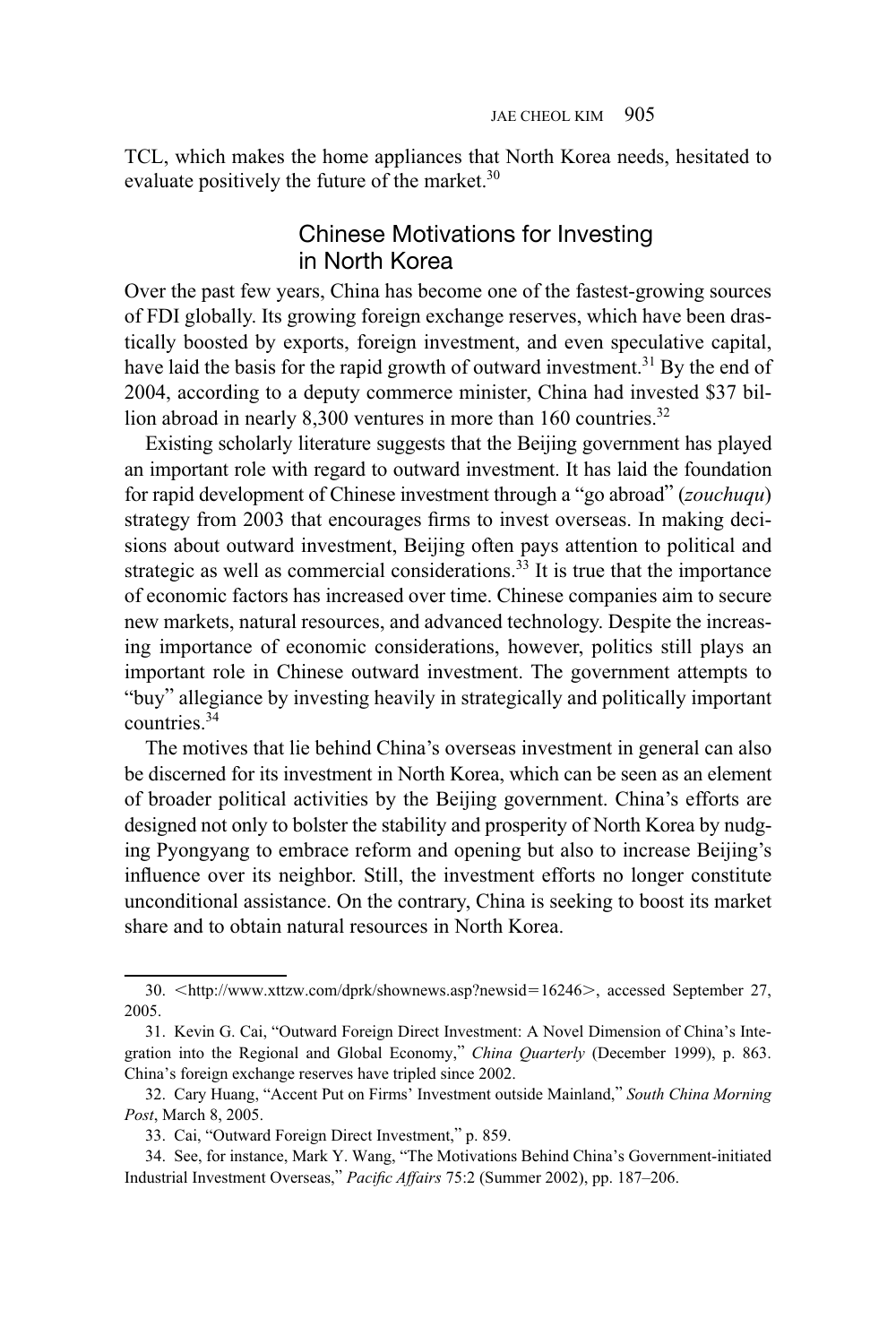#### 906 ASIAN SURVEY, VOL. XLVI, NO. 6, NOVEMBER/DECEMBER 2006

## *Encouragement by the Chinese Government*

In recent years, the Chinese government has encouraged outward investment, discarding a former policy that restricted it. In order to facilitate these investments, Beijing has taken a series of steps, including relaxing its grip on capital outflows. In 2003, officials allowed Chinese companies to use their foreign exchange reserves to buy foreign assets, simplifying the approval procedures for investing in other countries.<sup>35</sup> In addition, Beijing has acted to provide the information needed for outward investment. In July 2004, the ministries of Commerce and Foreign Affairs jointly issued a guideline that encouraged Chinese companies to invest abroad for the first time.<sup>36</sup> Lastly, officials have formulated a series of preferential policies to encourage outward investment. These include tax incentives, subsidies, preferential bank loans, and better access to the domestic market for goods produced by firms overseas that China invests in.<sup>37</sup>

The Chinese government has played a critical role in encouraging Chinese firms to invest in North Korea. China does not want to see turbulence on the Korean Peninsula, which could not only lead to the economic and political collapse of a socialist regime on China's border but could also threaten regional stability. China thus has tried to sustain the Pyongyang regime by providing economic assistance and help.<sup>38</sup> Believing that reform and opening would not only revive the North Korean economy but also reduce the need for regular aid to prop up the regime, Chinese leaders have repeatedly urged their counterparts to embrace market-driven reforms such as those that have made China the world's fastest growing economy. Every time he visits China, North Korean leader Kim Jong Il is taken on tours to see the results of China's economic reforms.

The issue of economic reform, however, has also strained bilateral relations by creating mutual resentment and distrust. North Korea has been reluctant to follow China's path of reform and opening because it worried that the policy may create political problems. In an apparent response to China's recommendation in the late 1990s for reform, for instance, Kim asked Beijing to respect "Korean-style socialism."39 Nor is China's support for reform unconditional. When North Korea decided to set up a special economic zone in Sinuiju, a city near the border, apparently without prior consultation with Beijing, China aborted the project by arresting Yang Bin, whom North Korea had designated head of the zone, in October 2002.<sup>40</sup>

<sup>35.</sup> *Beijing Review*, August 12, 2004, p. 38.

<sup>36. &</sup>lt;http://www.mofcom.gov.cn/column/print.shtml/b/bf/200408/20040...>, accessed August 29, 2005.

<sup>37.</sup> Cai, "Outward Foreign Direct Investment," p. 873.

<sup>38.</sup> China is North Korea's biggest trading partner and provides much of its fuel and food, accounting for most of North Korea's oil imports after the U.S. stopped shipping heavy oil fuel in 2002. See *Chosun Ilbo*, July 15, 2004.

<sup>39.</sup> Agence France-Presse (AFP), July 16, 1999.

<sup>40. &</sup>quot;China Arrests Head of North Korea Project," *Washington Post*, November 28, 2002.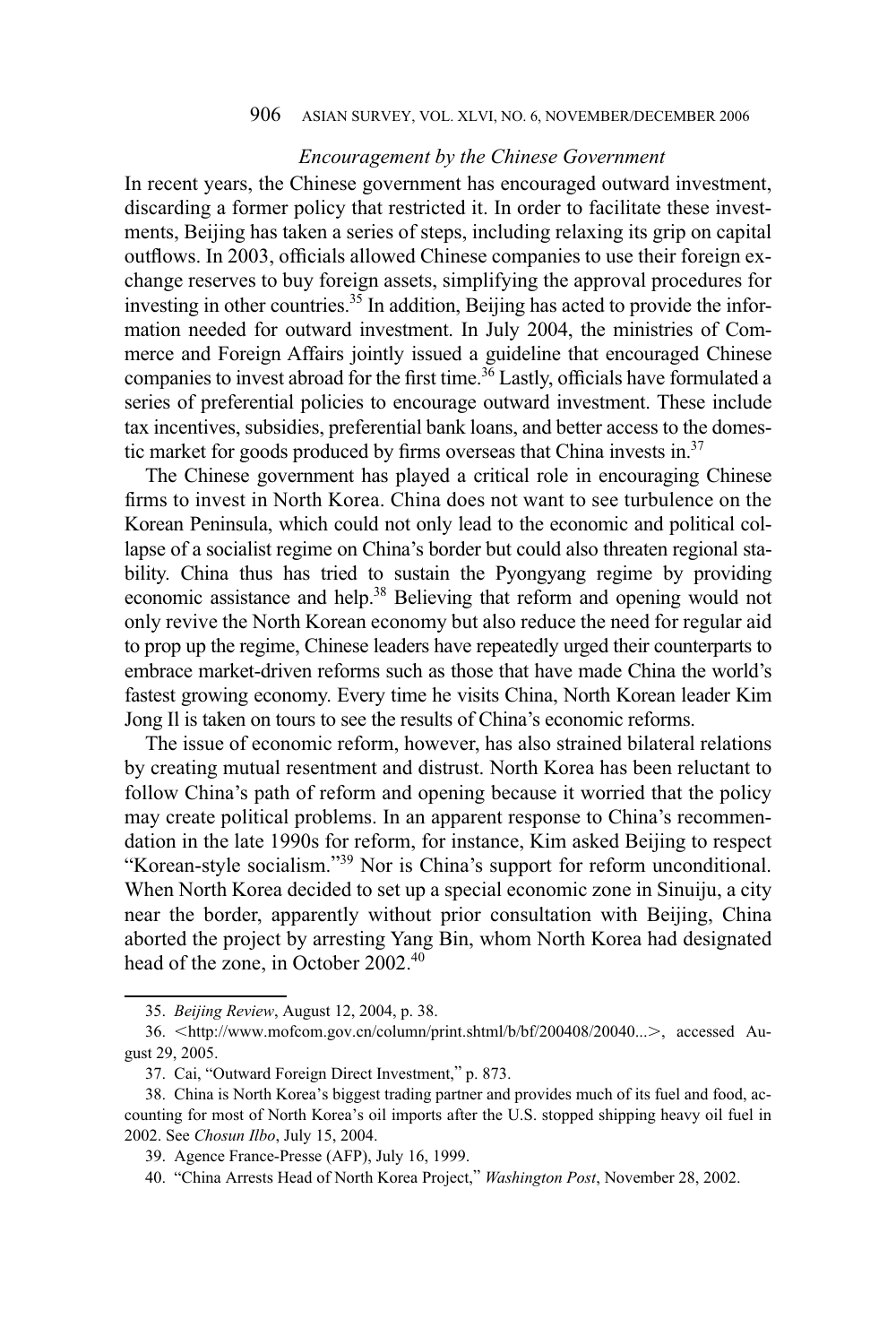By the end of that year, North Korea had triggered a crisis on the Korean Peninsula by admitting to the U.S. that it had restarted its nuclear program. Fearing that the U.S. might attack North Korea militarily, China took the initiative the following year to solve the crisis. Chinese officials rejected sanctions as a means to pressure Pyongyang to abandon its nuclear program, fearing that this tactic could lead to regime collapse there. Instead, China turned to economic means, offering assistance if North Korea would join the six-party talks.<sup>41</sup>

Believing that North Korea had a better chance for survival through embracing reforms instead of playing the nuclear card, the Chinese leadership continued to press for economic reforms. With Pyongyang adopting an economic adjustment policy in July 2002, the Chinese saw the prospect for substantial reform as higher than ever before and began providing the North Koreans with technology and seed money. Of course, China had an additional aim: increasing its influence over North Korea, which in turn could help strengthen Beijing's relations with Washington.

Chinese leaders have promised investment and trade as well as economic aid. In October 2003, Wu Bangguo, chairman of China's National People's Congress, promised his North Korean counterpart that he would encourage economic cooperation between Chinese companies and North Korea.<sup>42</sup> The following year Beijing accelerated its efforts to boost investment by Chinese companies in the North. Just before Kim Jong Il's visit in April 2004, the Chinese government publicized recent economic changes in the North, suggesting that investing in North Korea was a great business opportunity. The official *People's Daily* ran an article pointing out that North Korea had embarked on economic changes and achieved rudimentary results.<sup>43</sup> During Kim's visit, Chinese Premier Wen Jiabao said that the Chinese government would encourage more of its companies to invest and establish their businesses in North Korea.<sup>44</sup> For Chinese firms, the prime minister's statement amounted to a government directive, with some entrepreneurs understanding that Wen's statement was a signal for Chinese companies to invest.<sup>45</sup>

<sup>41.</sup> When Wu Bangguo made an official visit to North Korea at the end of October 2003 in order to encourage the North to participate in the second round of six-party talks, he indicated that China would give North Korea \$1.5 billion in capital. Guo Feixiong, "China's Role and Objectives in the North Korean Nuclear Crisis," *China Strategy* 3 (July 20, 2004.)

<sup>42.</sup> *Renmin Ribao* (People's Daily), October 30, 2003, p. 1.

<sup>43.</sup> *People's Daily*, April 16, 2004, p. 3.

<sup>44.</sup> Ibid., April 22, 2004, p. 1.

<sup>45.</sup> Zeng Changbiao, for instance, embarked on negotiations with the North Korean authorities after Wen made the remarks, believing that Wen's remarks finally broke the political obstacle to investing in North Korea. "Wenzhou Shangren Jinjun Chaoxian" (Wenzhou's merchants march into North Korea), *Fenghuang Zhoukan* (Phoenix Weekly), no. 23, 2004, <http://www.phoenix. com.cn/home/phoenixweekly/153/1564page.html>, accessed August 17, 2005.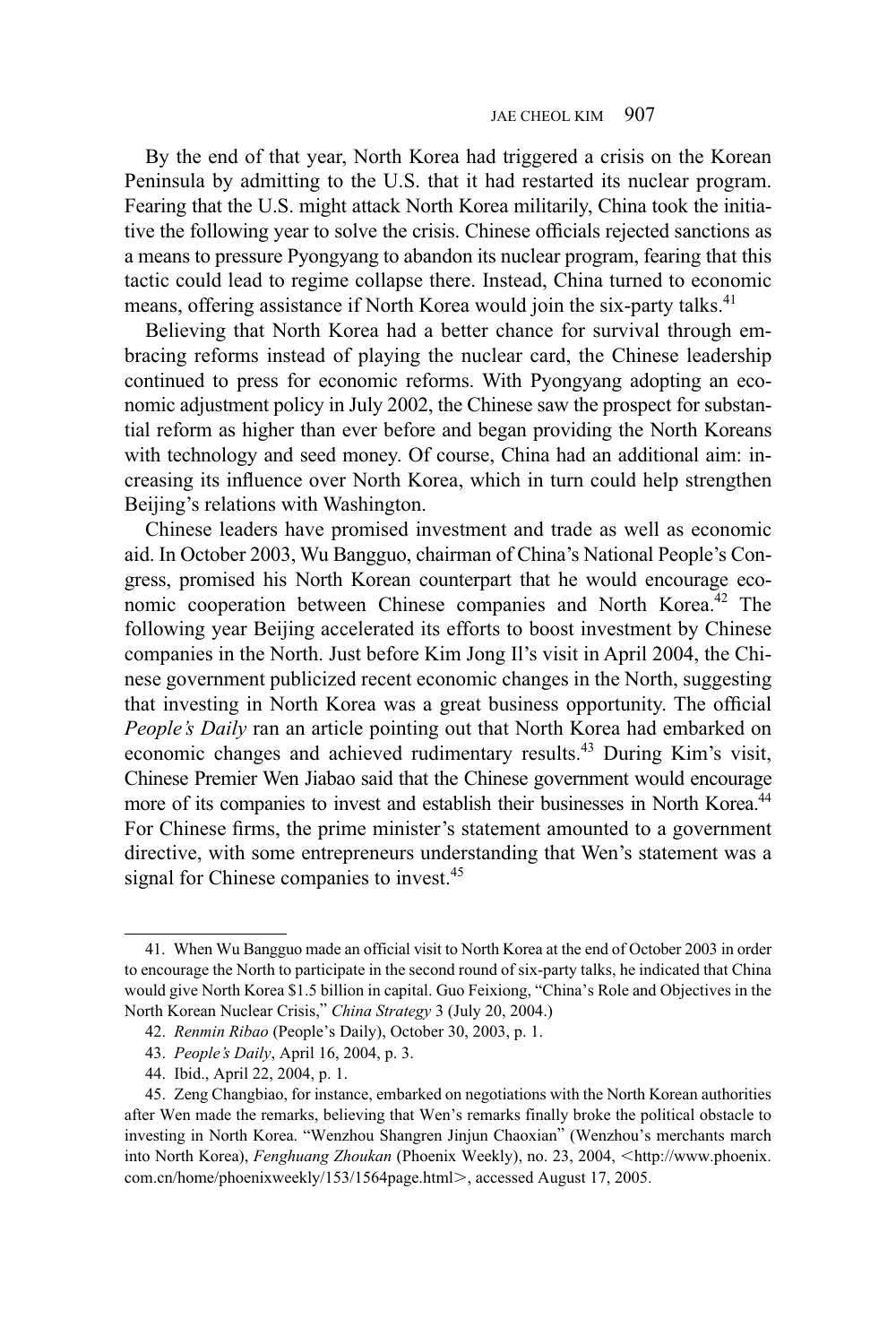After Wen made his remarks, Chinese investment in North Korea began to surge. Organizations were formed to smooth such investment, including the Shenyang Municipal Association of Entrepreneurs (Shenyangshi Qiyejia Xiehui), Dandong Municipal Economic Consultation Center for the Korean Peninsula (Dandongshi Chaoxianbandao Jingji Zixun Zhongxin), and Beijing Sino-Korea Economic & Cultural Exchange Company (Beijing Chaohua Youlian). They organized explanatory meetings on investment, drawing numerous applicants.

Government support was crucial to Chinese investors, many of whom were hesitant in part because North Korea lacked a sound investment environment and risk to entrepreneurs therefore increased. Beijing attempted to boost investors' confidence by signing an "Investment Encouragement and Protection Agreement" with Pyongyang in March 2005 when Premier Park Bongju visited Beijing. The framework for economic and technological cooperation was made clearer through the signing of an "Agreement on Economic and Technological Cooperation" that October. Chinese officials have given preferential treatment to firms that invest in North Korea, including financial incentives and guarantees. China's state-run banks have not only provided companies with investment capital<sup>46</sup> but also have underwritten Chinese investment for joint ventures.47 Beijing granted preferential treatment to products processed in the North, allowing them better access to the Chinese market. Products that were processed in the Rajin area with Chinese materials and then imported to China, for instance, were labeled domestic trade and were thus exempted from customs inspection.48

In sum, the Chinese government has guided investment in North Korea. Chinese Premier Wen has alluded to his government's active role, publicly mentioning the need for official guidance along with the principle of "enterprise participation and market operation."49 That the Chinese government has had to play a guiding role in turn suggests that Chinese investment is politically motivated.

# *Opening Up and Occupying the Market*

Exploring new markets is clearly the predominant motivation for Chinese outward investment. The main reason why Chinese companies seek new overseas markets is that the domestic market has been saturated. Since the late 1990s, production capacity has expanded dramatically, exceeding domestic demand.

<sup>46.</sup> Tonghua Steel, for instance, borrowed 30% of needed capital for investing in the Musan mines from China Development Bank. Michael Rank, "Minerals, Railways Draw China to North Korea," *Asia Times Online*, November 18, 2005.

<sup>47. &</sup>quot;China and North Korea: Comrades Forever?" p. 26.

<sup>48.</sup> *Heilongjiang Ribao*, September 16, 2005.

<sup>49. &</sup>quot;Top Leaders of China, DPRK Hold Talks in Beijing," *People's Daily Online*, January 19, 2006.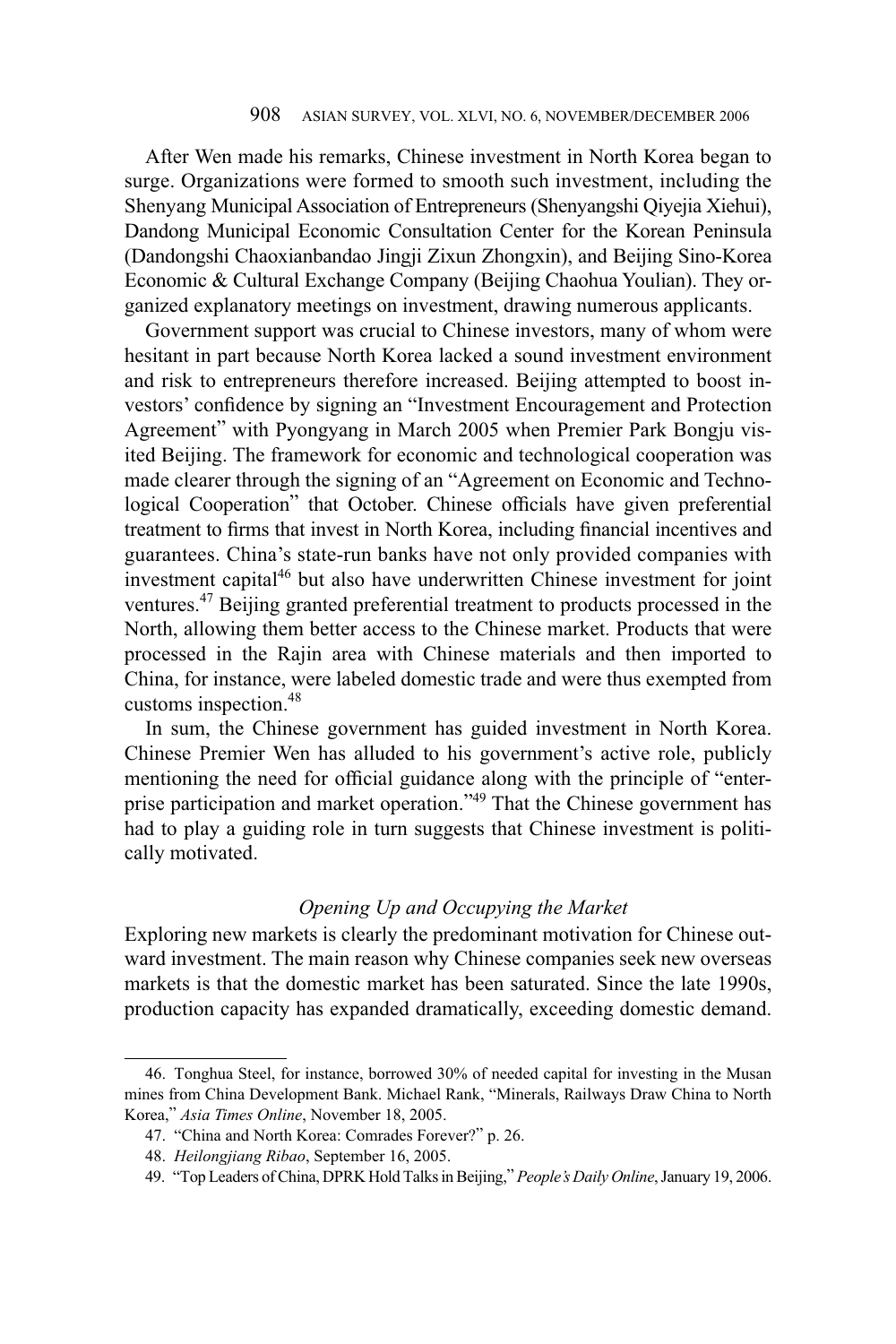As a result, China's market for some products such as home appliances and light industrial products has matured. Surveys show that currently many industrial products have been manufactured below production capacity. For instance, a recent government report estimated that "three-quarters of all categories of manufactured goods" suffered from overcapacity.<sup>50</sup>

Opening up new markets is a major reason why China has begun to invest in North Korea. Chinese companies are anxious to establish an economic presence there. Zeng Changbiao, chief executive officer (CEO) of the Zhongxu Group, the company that signed a contract to run the First Department Store, has said that his main motive for investing was to take over the North Korean market. He said that he wanted to be dominant in the North Korean retail business by securing and expanding market share.<sup>51</sup> Chinese entrepreneurs also appear to want to develop a strong industrial base there.

Several factors have attracted Chinese entrepreneurs into the North. Improved economic conditions in North Korea have favored investors, and under economic adjustment in 2002, production there has increased to some extent. Domestic demand and consumption have also grown as workers' wages rose and the mandatory distribution system was abolished. Chinese entrepreneurs see that the purchasing power of North Koreans is greater than before. In fact, North Korea's increasingly affluent middle class has been able to afford more products and services. They have begun to buy jackets that cost a month's salary or television sets worth more than two years' wages.<sup>52</sup> Chinese entrepreneurs who invest in North Korea are optimistic about its economic future; they expect that demand for Chinese products will rise once Pyongyang embarks on substantial reform policies.

Second, it costs a lot less to do business in North Korea than in China. Labor costs in the former are far lower, running only 70–80 yuan (about US\$10) per month.<sup>53</sup> Building a factory is very cheap, up to one million yuan (about  $$120,000$ .<sup>54</sup> Chinese entrepreneurs see that what North Korea needs is largely light industrial products. Because brand consciousness there is weak,<sup>55</sup> these investors believe that many Chinese companies, even small- and medium-sized

<sup>50. &</sup>quot;Speculators Turn Away from China, Making Revaluation Less Pressing," *New York Times*, January 5, 2006.

<sup>51. &</sup>lt; http://www.1798.cn/class/print.asp?newsid=945>, accessed September 22, 2005.

<sup>52. &</sup>quot;Through a Glass, Darkly," *Economist*, March 11, 2004.

<sup>53. &</sup>lt;http://www.jl.cinfo.net/content/cn/finance\_tpxw/b\_111408.htm?te...>, accessed September 22, 2005.

<sup>54. &</sup>quot;Chaoxian Jingji Zhengce Fenxi he Zhongguo Qiye Mianlin de Jihui" (The analysis of North Korean economic policy and opportunities for Chinese enterprise), <http://www.dajingmao.com/ sub/view.asp?id=1505>, accessed August 17, 2005.

<sup>55. &</sup>quot;Yalujiang Duian xiang Zhongguo Qiye Zhaoshou" (The opposite bank of Yalu River invites China's companies), *Minying Jingji Bao* (Private Economy News), April 11, 2005.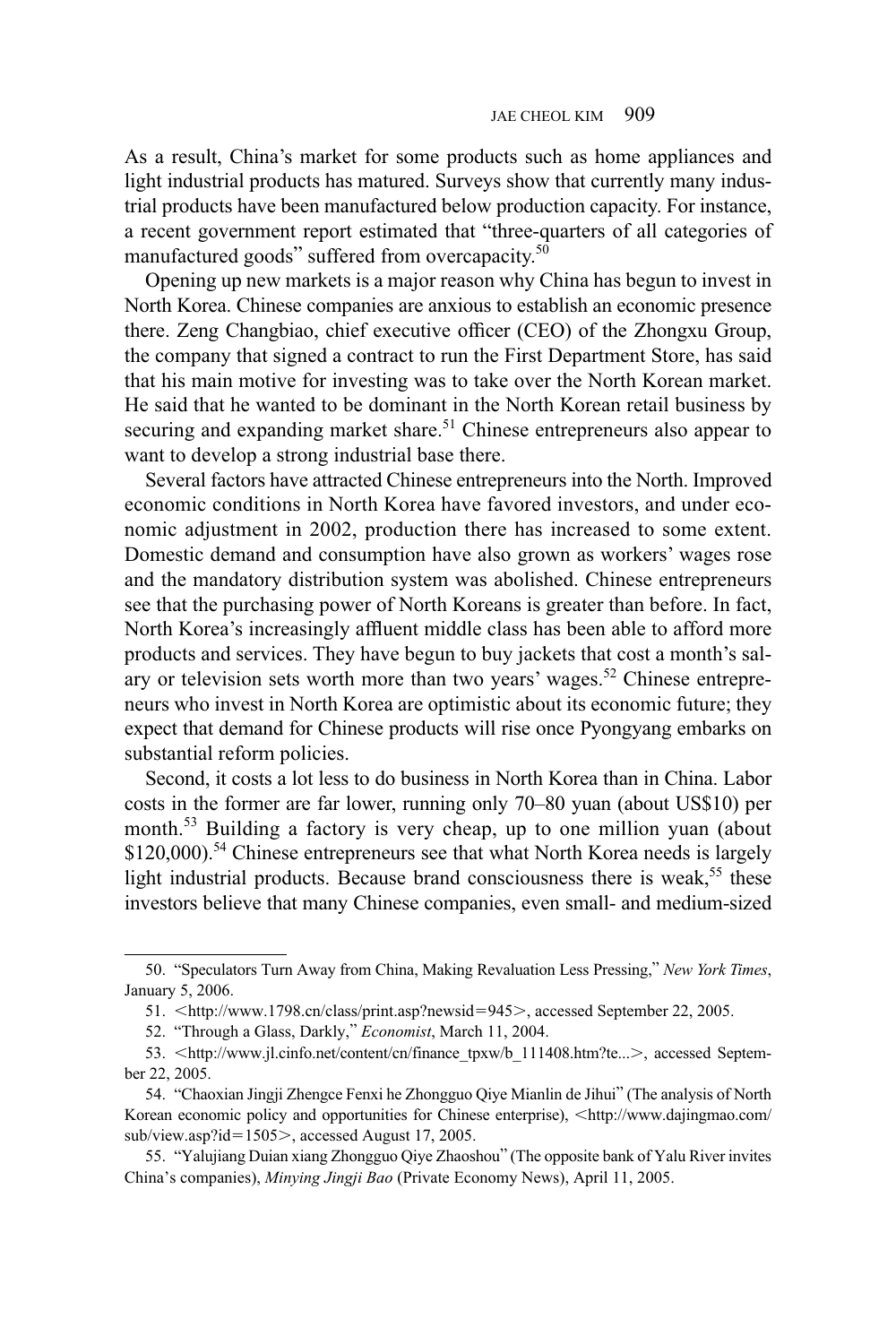ones, can compete in the North Korean market.<sup>56</sup> The scope for making profits is bigger in North Korea than in China because manufacturers can charge more for similar products in the North. For example, the price of a cigarette lighter is three to five yuan (\$0.36 to \$0.60) in Pyongyang but only 0.5 yuan (\$0.06) in Wenzhou, China.<sup>57</sup>

Third, China and North Korea have mutually complementary economies. While there are surpluses of production capacity in China, North Korea needs products, especially those produced by light industry. In other words, China can provide what North Korea needs. Chinese entrepreneurs believe that they can adjust to the North Korean economy more easily because they personally have experienced transition from a planned to a market economy. Because North Korea's economic situation is similar to that of China two decades ago, the entrepreneurs are of the opinion that they can not only better understand the policy changes that are happening<sup>58</sup> but also better predict future changes.59

Lastly, in view of the "traditional friendship" that exists between the two countries, Chinese entrepreneurs believe that they enjoy many preferential policies that companies from other countries do not. Although North Korea is eagerly looking for investment from overseas, the Chinese see that the North will not open its doors toward every country.<sup>60</sup> The deputy CEO of Beijing Sino-Korea Economic & Cultural Exchange Company, a Beijing company that helps Chinese companies invest in the North, has been quoted as saying that whether a company is able to invest in North Korea depended not on the company's will but on whether the North would accept it or not. Foreign investors, he added, needed to meet the criterion of "political reliability."<sup>61</sup> In practice, concerns about political contamination limit North Korea's economic cooperation with South Korea, whose government has eagerly pushed economic integration with the North. North Korea's opening therefore means an opening toward China, and this in turn gives Chinese companies very rare advantages.<sup>62</sup> Chinese entrepreneurs enjoy many preferential concessionary terms for their investments, better than those offered to other countries. For example, in the case of the department store discussed above, the Zhongxu Group's Zeng received the lowest tax rate—5% income and 5% import—in the North

<sup>56. &</sup>lt; http://www.chyl.com.cn/template/aa/z-news/chyl-9.dwt>, accessed August 17, 2005.

<sup>57. &</sup>lt; http://www.1798.cn/class/print.asp?newsid=945>, accessed September 22, 2005.

<sup>58. &</sup>lt;http://www.chyl.com.cn/template/aa/z-news/chyl-9.dwt>, accessed August 17, 2005.

<sup>59. &</sup>lt; http:/business.sohu.com/20040824/n221707505.shtml>, accessed August 17, 2005.

<sup>60.</sup> Jin Zhe et al. (eds.), *Chaoxian Touzi* (Investment in North Korea) (Dalian: Dalian Publication Co., 2005), p. 129.

<sup>61. &</sup>quot;Wenzhou's Merchants March into North Korea."

<sup>62. &</sup>lt;http://news.xinhuanet.com/fortune/2004-08/14/content\_1788302.htm>, accessed September 23, 2005.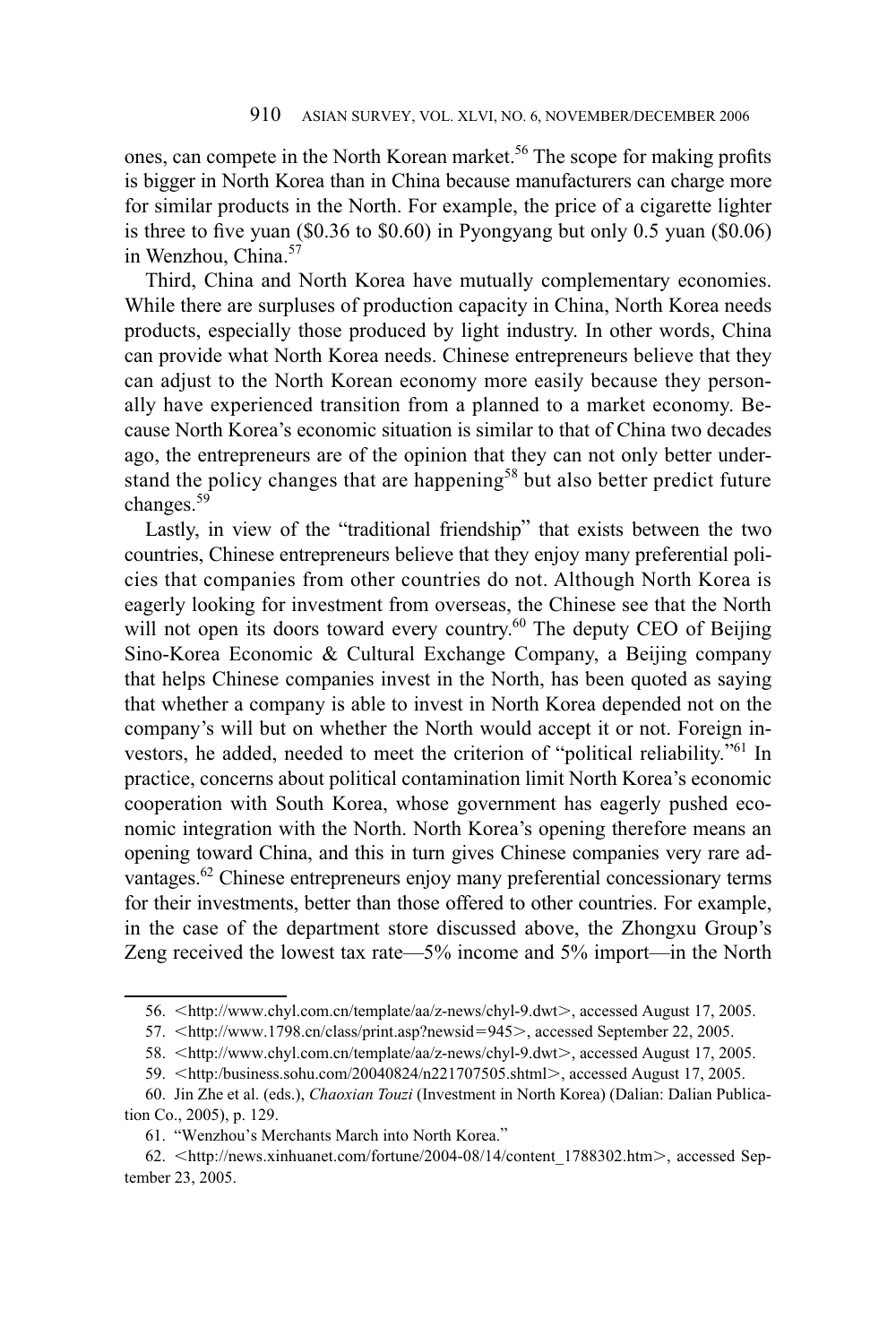Korean tax system. $63$  Some see the preferential policies offered to the Chinese as better than those offered by Hong Kong.<sup>64</sup>

The advantages described above mean the Chinese are optimistic about competing in the North Korean market. Some Chinese entrepreneurs see this as a better target market than China, where competition is severe and dominant companies exist in many sectors. However, they do not expect that they can make profits in the North Korean market right away;<sup>65</sup> rather, they plan to be ready for when the North opens to the world, by moving into the market early.<sup>66</sup> In addition to laying the groundwork, these entrepreneurs are trying to incubate the market by investing in a wide range of sectors such as transportation, electricity, and communications. They are approaching the goal from a long-term perspective.

#### *Securing Natural Resources*

With its rapid economic development, China has replaced the U.S. as the world's top consumer. According to a report by the environmental advocate Earth Policy Institute, China has surpassed the U.S. in consumption of major basic food, energy, and industrial commodities, except for oil. In 2003, for instance, China's steel consumption was more than twice that of the U.S.: 258 million tonnes to 104 million tonnes.<sup>67</sup> Domestic supplies can hardly satisfy China's resource consumption. By 2020, according to another report, China will be self-sufficient in only six of the 45 most important minerals.<sup>68</sup> To feed its consumption and support its economic growth, China has to import resources. Outward investment is used to acquire a stable supply of vital resources such as oil, aluminum, and iron ore that China's rapid industrialization requires.

<sup>63. &</sup>quot;Wenzhou's Merchants March into North Korea." The rate is lower than both the 25% stipulated in North Korea's "tax law for foreign-invested companies and foreigners" promulgated in 1993 and the 14% that South Korean companies enjoy in Kaesong Industrial Complex in the southern part of North Korea. See <http://www.nea-forum.com/informatsia/informatsiadever.asp?Article ... >, accessed January 26, 2006; and "An Industrial Park in North Korea Nears a Growth Spurt," *New York Times*, February 28, 2006.

<sup>64. &</sup>lt;http://www.1798.cn/class/print.asp?newsid=945>, accessed September 22, 2005.

<sup>65.</sup> Data on the profitability of Chinese investment are hard to come by. But the fact that Chinese companies still hesitate to invest and that Chinese leaders have to encourage them to invest in North Korea suggest that it is not very profitable. According to a Chinese expert on North Korea, in his visit to North Korea in October 2005 Hu Jintao attempted to send a signal to Chinese companies to continue to invest in North Korea. Interview in Beijing, November 4, 2005.

<sup>66. &</sup>lt;http://www.jl.cinfo.net/content/cn/finance\_tpxw/b\_111408.htm?te...>, accessed September 22, 2005.

<sup>67. &</sup>quot;Expert: China Overtakes U.S. as Top Consumer," *China Daily*, February 17, 2005; "Consumption Is Ahead of the U.S.," *South China Morning Post*, February 18, 2005.

<sup>68.</sup> Mark O'Neill, "Long March to Globalization," ibid., February 7, 2005.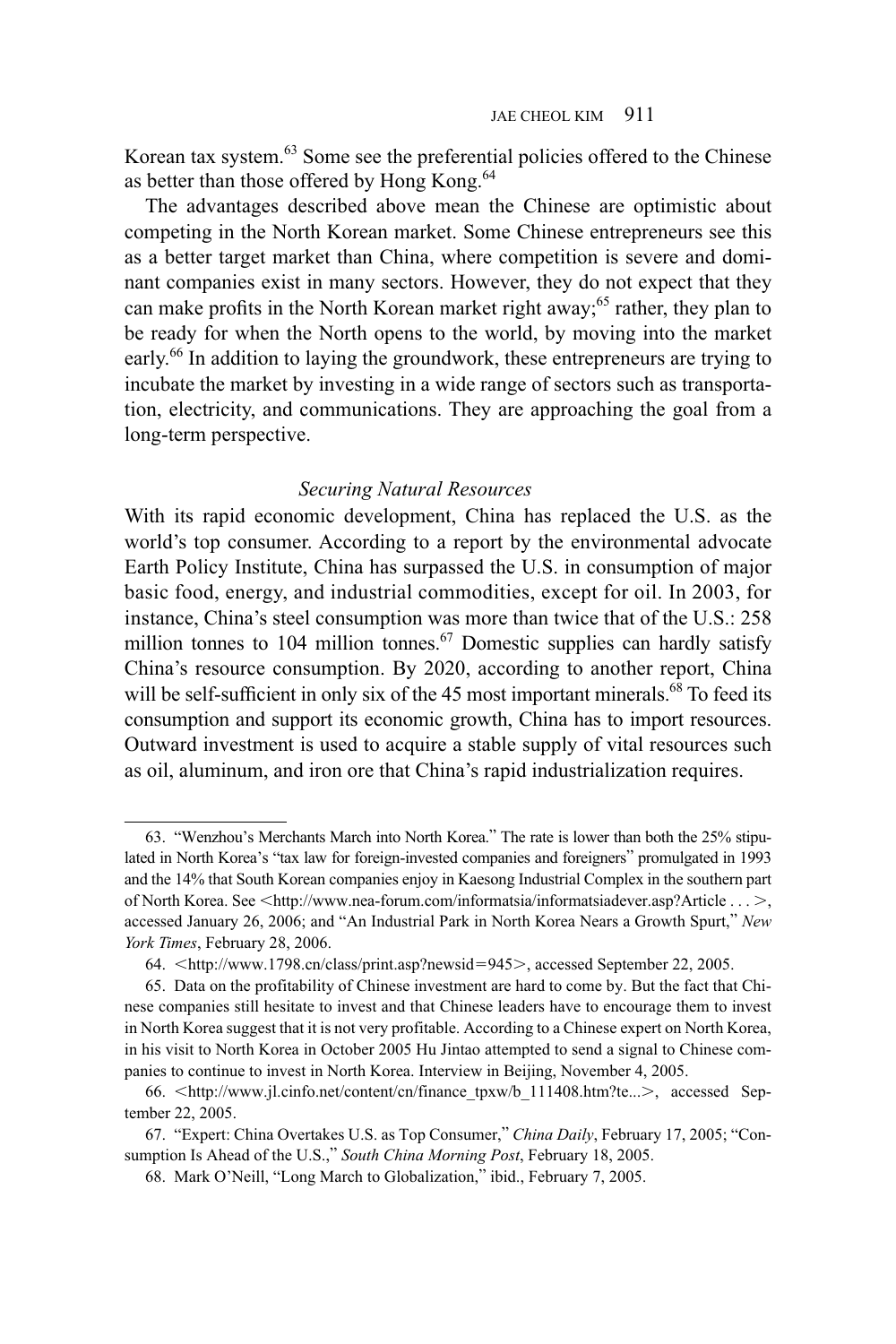#### 912 ASIAN SURVEY, VOL. XLVI, NO. 6, NOVEMBER/DECEMBER 2006

Securing natural resources is an important motive behind Chinese investment in North Korea. As far as raw materials and natural resources are concerned, the two countries are in complementary positions.<sup>69</sup> China's Northeast regions, whose economy was heavily dependent on exploiting natural resources, experienced increasing difficulties as the resources were depleted. Factories stopped functioning and unemployment increased sharply, triggering widespread social unrest from the late 1990s. To secure access to resources in an effort to rejuvenate the regional economy, China has shown an increasing interest in participating in resource development projects in North Korea. Importing iron ore from Musan, for instance, was attractive to Jilin Province because of the low transport costs between the two.<sup>70</sup>

North Korea also needs Chinese investment in developing its natural resources. Pyongyang is attempting to lessen its economic difficulties, which have lasted more than a decade, by importing food and light industry products with the revenues it earns by exporting its resources. But its capacity for resource development is severely limited by economic weakness. As a result, North Korea expects China to help it extract natural resources, with the Chinese making in-kind investments and obtaining the natural resources it produces, in return. The North Korean government in turn guarantees redemption by introducing a barter system in which it pays back foreign investment by providing investors with natural resources. The North Korean government has declared that foreign investment, including profits and interest, would be redeemed prior to anything else. In case Pyongyang did not have enough currency, it would redeem the investment with the natural resources it produced. Even foreign investment in non-natural resource sectors would be redeemed with natural resources in what was called a unified settlement of account.<sup>71</sup>

China is interested in this type of cooperation for several reasons. It is eager to transfer the excess production capacity that exists in various sectors to  $overs^{72}$  and welcomes this form of investment. Moreover, the type of economic cooperation in which both investment and redemption happen in kind is

<sup>69. &</sup>lt; http://www.chyl.com.cn/template/aa/z-news/chyl-9.dwt>, accessed August 17, 2005.

<sup>70.</sup> Jilin Province hopes that importing iron ore from North Korea will contribute to increasing Tonghua Iron & Steel's competitiveness, which plans to increase its steel production from a projected 5.5 million tons in 2007 to 10 million tons in 2010. Rank, "Minerals, Railways Draw China to North Korea."

<sup>71.</sup> *Yazhou Zhoukan*, October 30, 2005, pp. 8–9. North Korea has shown an interest in this kind of cooperation by offering a similar method of cooperation to South Korea. At the 11th round of economic cooperation talks, on October 28, 2005, the North asked the South to provide it with clothes, shoes, and soap in return for exploring natural resources in the North. *Chosun Ilbo*, October 29, 2005.

<sup>72. &</sup>quot;2003 nian: Zhongguo Duiwai Touzi Kaizha?" (The year of 2003: Has a gate of China's outward investment opened?), *Nanfang Zhoumo* (Southern Weekend), January 19, 2003.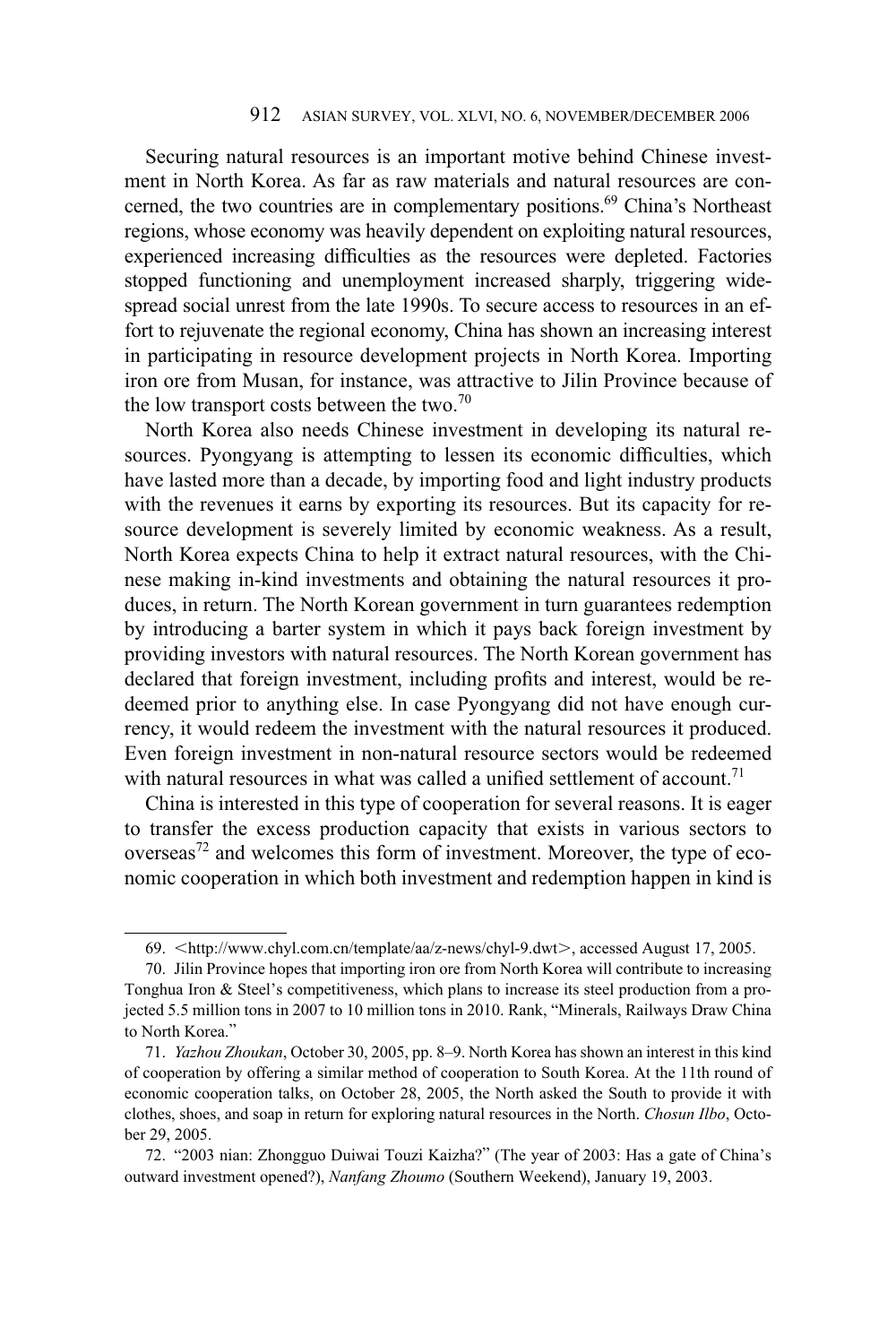safe and convenient because the investment brings little risk and is easy to quantify. Thus, as noted earlier, China often makes investment in kind in joint resource development projects. It provides North Korea with facilities and equipment such as machines, electricity, and technology, and receives compensation in the form of natural resources. Chinese investment in this sector, in other words, is mixed with trade.

# Resuscitation of an Alliance Relationship?

Chinese investment in North Korea demonstrates the deepening economic relations between the two countries, marking an expansion beyond mere trade. China, which has been Pyongyang's largest trading partner, has become the biggest supplier of capital and technology to the North. Burgeoning investment suggests that China's relations with the North are increasing in economic clout in addition to having political and strategic dimensions.

What, then, are the implications of increasing Chinese investment? Does the growth help China regain influence over North Korea? Does it, as some observers suggest, $73$  herald the making of an economic alliance? Increasing investment helps bolster China's influence over North Korea. China's stronger role is marked by the presence of a host of companies and entrepreneurs. In addition, by providing new production facilities and techniques, China is contributing not only to the economic recovery but also to the economic transformation of North Korea. By helping the North Korean economy, Chinese investment has made the China factor more important than previously; however, it is too soon to conclude that this signals the resuscitation of a bilateral alliance. While it *is* important for the North Korean economy, Chinese investment remains minuscule, especially when contrasted with the close political relationship that exists.

Chinese investment projects in North Korea are not only small in number but also weak in scale. There are no detailed data available on their average size, but they likely are no exception to the fact that China's outward investment is generally characterized by its small scale and low level of technology.74 In practice, one Chinese press report suggests, most Chinese capital has gone into low technology content and labor intensive projects such as resource development, primary processing and manufacture, and service sectors.<sup>75</sup> Large companies through which the Chinese government usually implements its strategic intentions rarely invest in North Korea. Although many Wenzhou

<sup>73.</sup> See, for instance, Sung-Wook Nam, "'An Economic Alliance'? Accelerating Dominance of North Korea by Chinese Capital," *Shindonga* (New Donga Monthly), no. 12 (2005), pp. 232–43.

<sup>74.</sup> See Cai, "Outward Foreign Direct Investment," p. 866; and Wong and Chan, "China's Outward Direct Investment," p. 291.

<sup>75. &</sup>lt;http://news.xinhuanet.com/fortune/2004-08/14/content\_1788302.htm>, accessed September 23, 2005.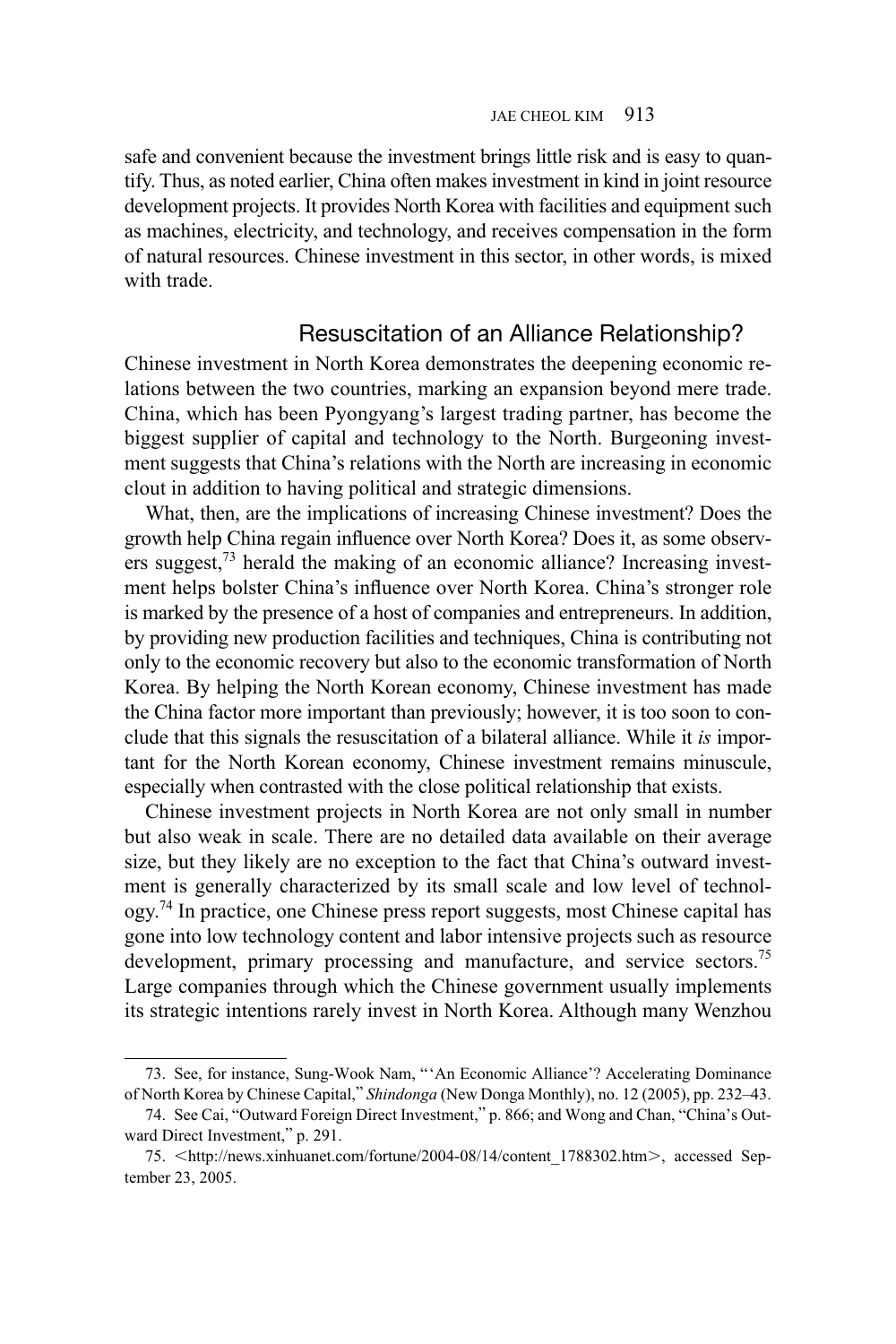merchants have begun to enter the North Korean market, $76$  it remains to be seen whether this will lead to enhanced Chinese investment, especially by large firms.

Moreover, there exist differences between what North Korea expects from China and where China actually invests. Although North Korea wants capital in such sectors as home appliances, construction materials, electronic communications products, and machine building, $77$  Chinese investment is heavily concentrated in the sectors where China's needs lie, such as resource extraction, or where its companies can make a profit, such as service sectors. The official Chinese guideline for outbound investment, noted above, recommended investment only in such manufacturing sectors as textiles, clothing, and food products, leaving aside other sectors for which North Korea wants investment.<sup>78</sup> This suggests that China is paying increasing attention to whether its companies can make profits by investing in North Korea, $^{79}$  while the North tries to solve its economic difficulties by drawing in Chinese investment. This is different from our usual image of an alliance.

This situation also leads us to ask whether Chinese entrepreneurs have really begun to embrace North Korea, as their Western counterparts did previously in China. There are several obstacles that make Chinese companies and entrepreneurs hesitate to invest in North Korea. Firstly, many potential investors are concerned about the country's weak infrastructure.<sup>80</sup> The North suffers from a lack of power, energy, and transportation. In a news conference in November 2005, shortly after President Hu Jintao concluded a state visit to North Korea in which he promised more economic cooperation, Wang Jiarui, the head of the Chinese Communist Party's International Department, pointed out that the North Korean industrial sector was sluggish because of "power and transportation woes."81

The Chinese are also concerned about the lack of a sound investment environment. Since 1984 Pyongyang has promulgated a series of laws and regulations related to foreign investment. It also signed with the Chinese government an "Investment Encouragement and Protection Agreement" in March 2005,

<sup>76.</sup> Most of the Wenzhou merchants who began to invest in North Korea are doing business in Liaoning Province. See <http://www.1798.cn/class/print.asp?newsid=945>, accessed September 22, 2005.

<sup>77. &</sup>quot;Yalujiang Duian xiang Zhongguo Qiye Zhaoshou."

<sup>78. &</sup>lt;http://www.mofcom.gov.cn/column/print.shtml/b/bf/200408/20040...>, accessed August 29, 2005.

<sup>79.</sup> That Chinese investment is most active in resource development, in turn, suggests that the Chinese are interested in whether they can get redemption for their investment.

<sup>80. &</sup>lt; http:/business.sohu.com/20040824/n221707505.shtml>, accessed August 17, 2005.

<sup>81. &</sup>quot;North Korean Leader Pledges to Move Forward with Nuclear Talks," *New York Times*, October 30, 2005.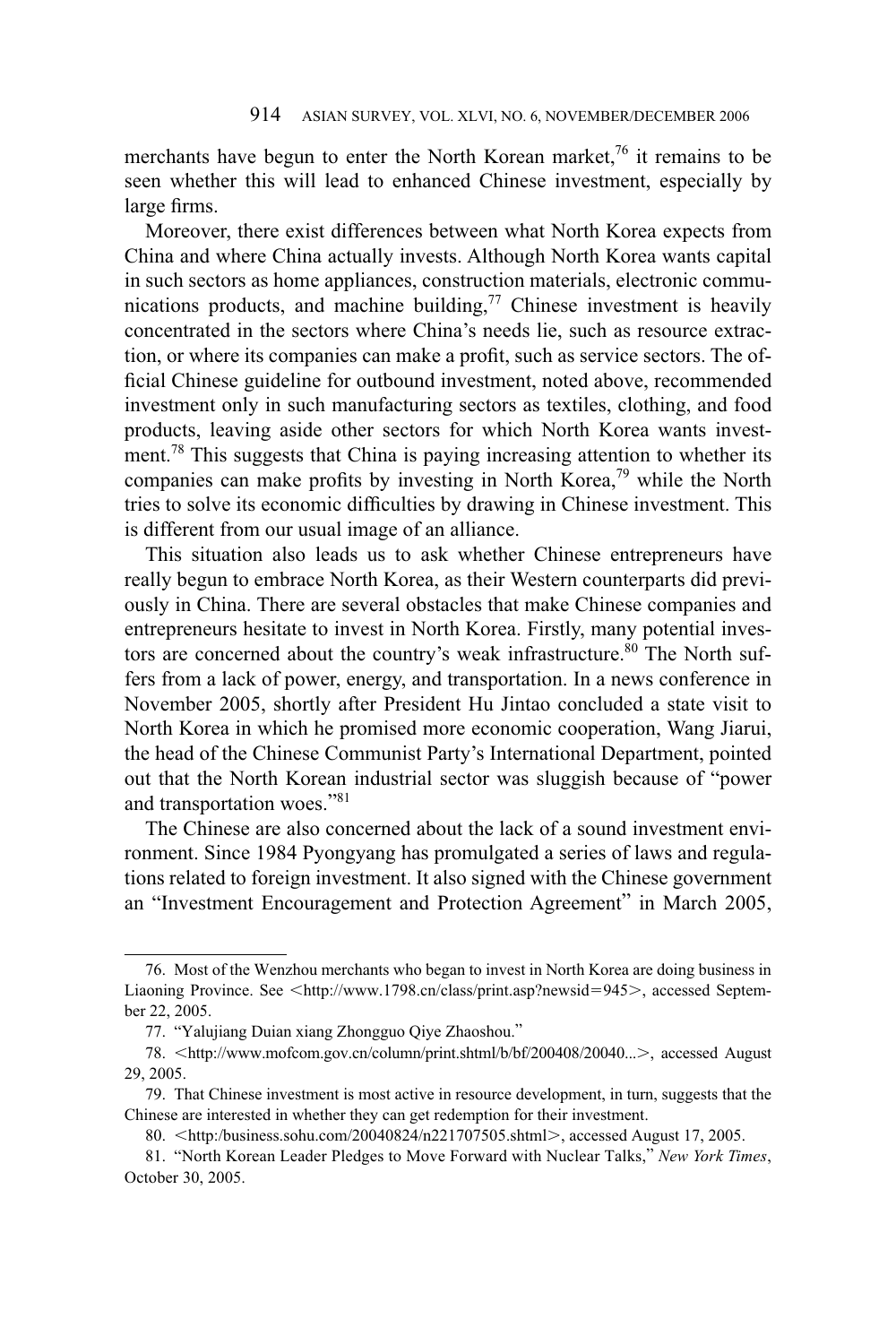providing a basic framework to protect Chinese investment. Still, the North lacks basic frameworks needed for drawing in foreign investment. Policies, laws, and regulations about tax, for instance, are not in place. There is no wellestablished market mechanism for running the economy. The government is still heavily involved in economic management; therefore, potential investors need to have personal networks to open doors, a point that worries potential Chinese investors.

Third, North Korea lacks a sound political environment for enticing foreign investment. The country's economic policies, especially those related to reform, shift continuously, raising questions about the official commitment to reform. Political factors such as uncertainty over Pyongyang's nuclear program discourage Chinese companies from moving fast. Until the fourth round of the six-party talks in September 2005, which resulted in a joint agreement, China had maintained a cautious attitude on investment lest Beijing give the false impression that it supported Pyongyang despite the North's refusal to dissolve its nuclear program.

The lack of necessary preconditions for smooth investment could create problems for the Chinese when they try to carry out investment plans. Questions have been raised about whether some of the investment plans mentioned above have been fully put into practice. For instance, it is not clear whether the well publicized Pyongyang First Department Store contract was put into effective practice. Under the contract, we may recall, China was to run the store for 10 years. An article in a journal published by the National Development and Reform Commission, a ministry-level organization of the Chinese government, suggested that little had changed at the department store by the middle of 2005.82 South Korean officials also say that the store is still run by North Korea. Similarly, the Chinese press has reported that the Musan iron mines development project was canceled by officials in North Korea, embarrassed by publicity over the deal because it highlighted the degree of foreign investment, a subject that Pyongyang would prefer to handle quietly.<sup>83</sup>

The instability of North Korea, in sum, prevents Chinese entrepreneurs from fully embracing the country. Chinese investment there is still in its infancy. This in turn raises questions about whether Chinese investment, in the end, could contribute to increasing Beijing's influence over North Korea. As one study suggests, despite the economic support China provides it has not been able to enhance its leverage over its neighbor.<sup>84</sup> The current situation does not appear to be different. Let alone buying North Korea's trust, China appears to

<sup>82.</sup> *Zhongguo Jingmao Daokan* (China Economic and Trade Herald), no. 4 (2005), pp. 50–51.

<sup>83.</sup> See, for instance, <http://business.sohu.com/20051208/n240909258.shtml>.

<sup>84.</sup> Scott Snyder, "North Korea's Challenge of Regime Survival: Internal Problems and Implications for the Future," *Pacific Affairs* 73:4 (Winter 2000/2001), p. 391.